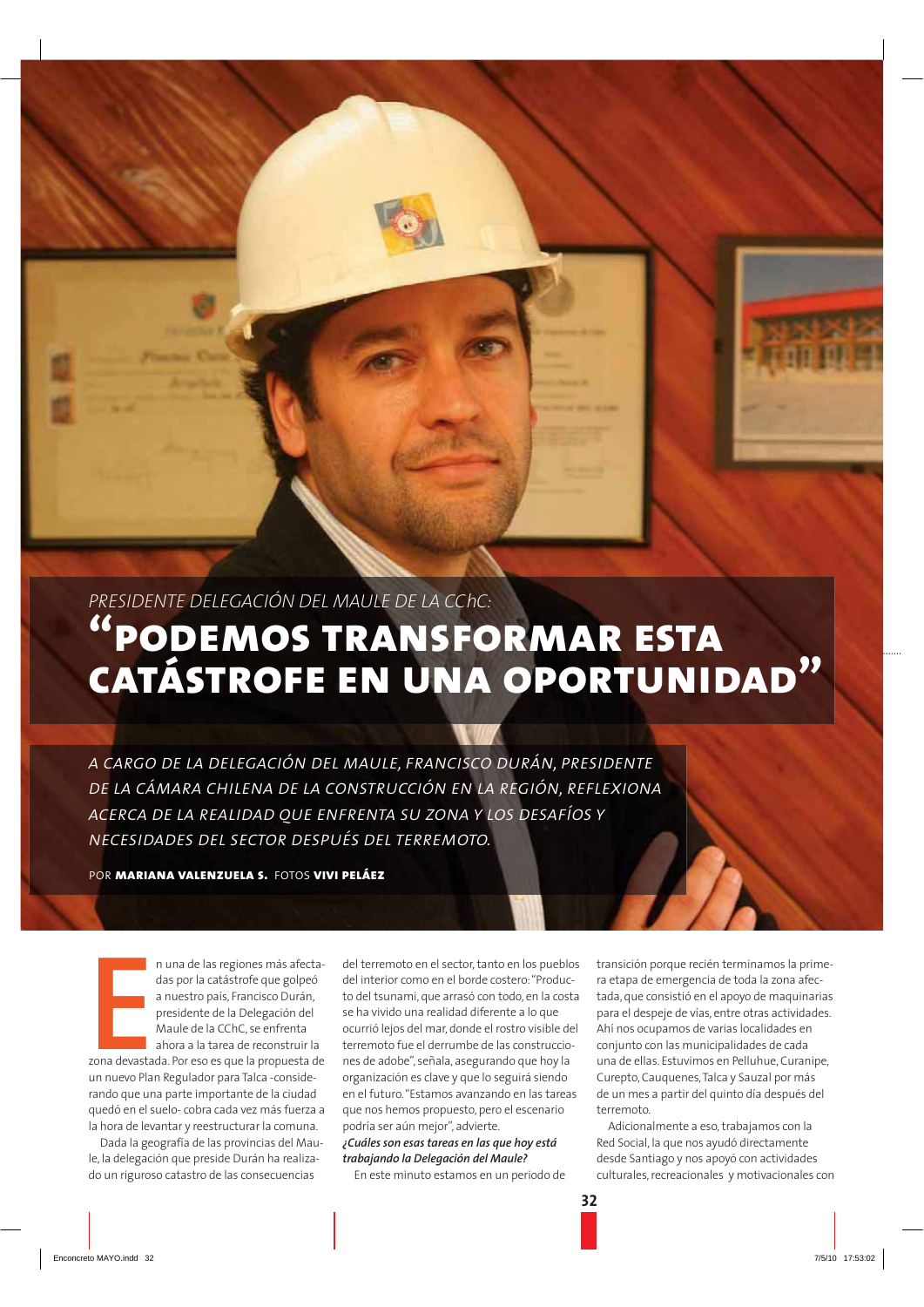la gente. Fue un trabajo súper coordinado y funcionó bien. Nosotros éramos más conocedores de la situación que se estaba viviendo y logramos organizarnos de buena manera.

En la segunda etapa identificamos algunas necesidades que no se estaban abordando con respecto a los jardines infantiles que fueron afectados por el terremoto. Se identificaron cuatro recintos que hay que restablecer de manera temporal, y hay uno que se está intentando reponer en forma definitiva en Talca, llamado "Campanita".

#### ¿Cuáles son las necesidades que usted ha visto a corto plazo?

La contingencia todavía está en la remoción de escombros, en el despeje de vías, demolición y extracción de desechos, porque hay que dejar los espacios para poder instalar las viviendas de emergencia. Lo ideal es que sea en los lugares en que existían las casas que colapsaron, porque en esos terrenos ya están las conexiones de agua potable, luz, gas y alcantarillado. Pero es mucho lo que hay que hacer y muy

poco el tiempo, porque ya estamos próximos al invierno y a las lluvias abundantes, que es a lo que todos le tememos. Además se requiere de una cantidad enorme de mano de obra y de abastecimiento de vivienda. Y con respecto a estas últimas, aunque han estado llegando a las distintas localidades, tenemos poca certeza de cuándo serán entregadas y con cuántas contar. Parece que el factor coordinación es el recurso escaso de parte de todas las entidades: Un Techo para Chile y los grupos privados que están trabajando y construyendo viviendas.

También hay desabastecimiento de maderas, por lo tanto, las programaciones no son como se establecieron en un principio. Sí, está llegando la ayuda y sí se están haciendo las viviendas, pero la programación no es la que nos gustaría, y eso es lo urgente hoy.

## ¿Cuáles son las metas para el segundo semestre?

El siguiente paso a seguir es concretar los planes de reconstrucción. Por ejemplo, la zona de Talca, en el centro, que tiene alrededor de 400 manzanas, está normada por un Plan

Regulador muy antiguo. Lo que tenemos que hacer es normar esta zona de reconstrucción en el contexto actual. Esto se puede hacer a través de distintos mecanismos, como seccionales o planos reguladores "fast track": hav distintas alternativas. Lo que sí es cierto es que este cambio de normativa tiene que empezar a traducirse en un hecho concreto, para que nos encontremos en un segundo semestre con inicios de construcciones dentro de un marco regulatorio general que favorezca el desarrollo de la ciudad de manera más orgánica. Si no, vamos a empezar a crecer de una manera totalmente desmedida y perjudicial para la comunidad. Creo que en este escenario que nos está tocando vivir podemos transformar esta catástrofe en una oportunidad y reconstruir Talca u otra localidad de mejor manera. ¿En qué materiales se está pensando para la reconstrucción de la zona?, ¿qué pasa con el adobe?

Yo creo que hay diferentes realidades en las distintas zonas. Como el adobe no tiene una norma constructiva, no podemos pensar en



AV. NUEVA COSTANERA 4229, LOCAL 1A, VITACURA - SANTIAGO TEL.: (56 2) 207 9814 - 321 7879 · FAX: (56 2) 263 0729